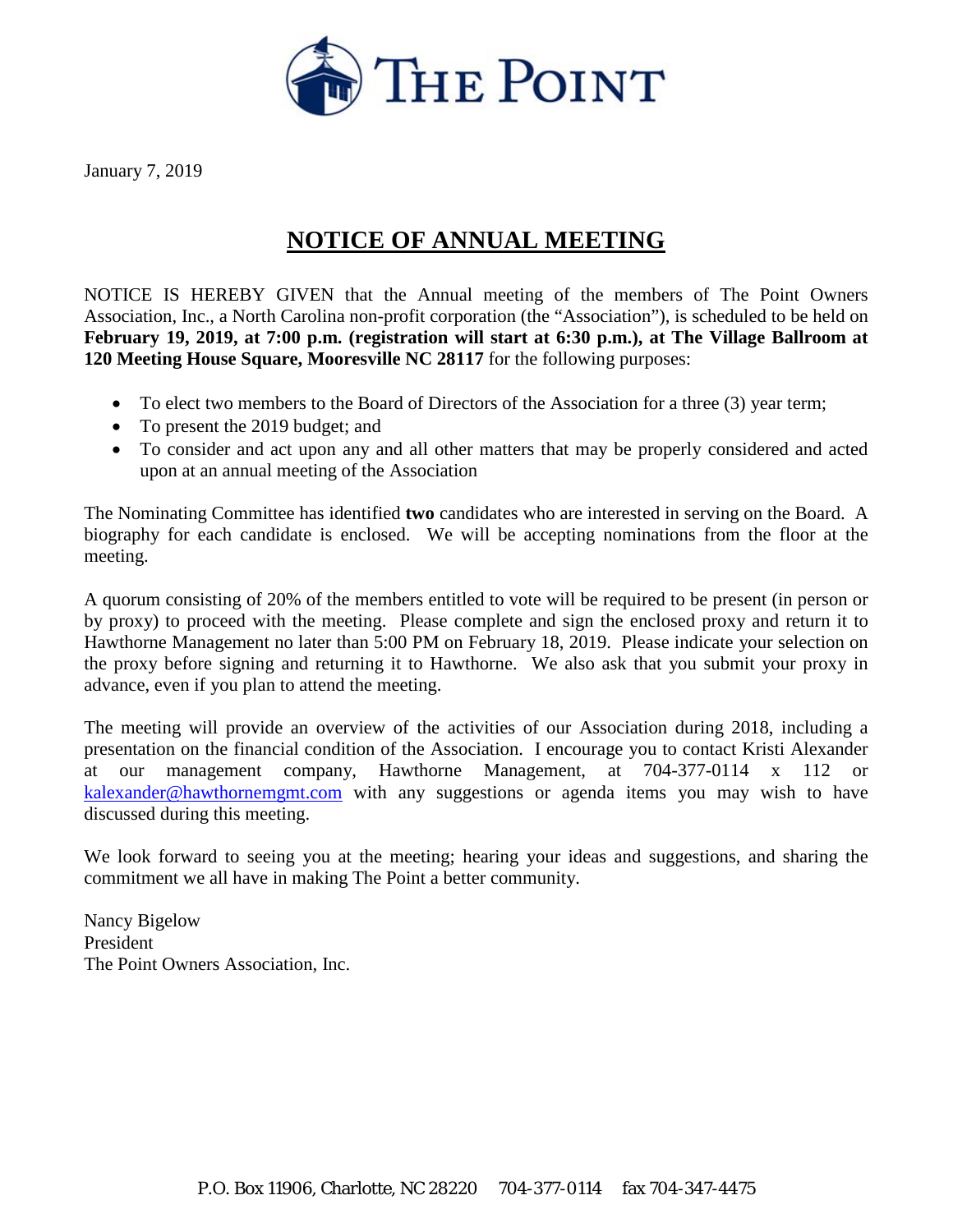# **APPOINTMENT OF PROXY**

### **The Point Owners Association, Inc. Annual Meeting – February 19, 2019**

The undersigned member of The Point Owners Association, Inc. (the "Association") hereby constitutes and appoints Nancy Bigelow and \_\_\_\_\_\_\_\_\_\_\_\_\_\_\_\_\_\_\_\_\_\_\_\_\_\_\_\_\_\_\_ [strike and add names as desired] and each of them, proxies with full power of substitution to act and vote for and on behalf of the undersigned at the Annual Meeting of the members of the Association to be held at the Village Ballroom (formerly called the Meeting House) of Trump National Golf Club, Charlotte on February 19, 2019, at 7:00 p.m. Eastern Standard Time, and at any adjournment of adjournments thereof, as fully as the undersigned would be entitled to act and vote if personally present. A majority of such proxies who shall be present and acting as such at the meeting or any adjournment thereof, or if only one such proxy be present and acting then that one, shall have and may exercise all the powers hereby conferred. Any appointment of proxy heretofore made by the undersigned for such meeting is hereby revoked.

The undersigned hereby directs the proxies to vote as follows:

1. For the Nominating Committee slate of candidates or write-in candidate selected below for a three year term on the Board of Directors of the Association.

Vote for up to two candidates by marking the box next to their name. See biographical sketches of nominees included herewith. Print the full name of any write-in candidate.

| <b>Heather Ballard</b>         |                      |
|--------------------------------|----------------------|
| Michael Barton                 |                      |
|                                | (write-in candidate) |
| (LISTED IN ALPHABETICAL ORDER) |                      |

2. In their discretion, upon any other business that may properly come before the meeting or any adjournment thereof.

The undersigned has executed this Proxy on the \_\_\_\_\_\_\_ day of \_\_\_\_\_\_\_\_\_\_\_, 2019.

\_\_\_\_\_\_\_\_\_\_\_\_\_\_\_\_\_\_\_\_\_\_\_\_\_\_\_\_ \_\_\_\_\_\_\_\_\_\_\_\_\_\_\_\_\_\_\_\_\_\_\_\_\_\_\_

### **PROPERTY ADDRESS:** \_\_\_\_\_\_\_\_\_\_\_\_\_\_\_\_\_\_\_\_\_\_\_\_\_\_\_\_\_\_\_\_

### **ENTITY EXECUTION INDIVIDUAL EXECUTION**

Name of Owner Entity Signature

By:\_\_\_\_\_\_\_\_\_\_\_\_\_\_\_\_\_\_\_\_\_\_\_\_\_\_ \_\_\_\_\_\_\_\_\_\_\_\_\_\_\_\_\_\_\_\_\_\_\_\_\_\_\_

Signature of Officer Print Name

\_\_\_\_\_\_\_\_\_\_\_\_\_\_\_\_\_\_\_\_\_\_\_\_\_\_\_\_ Title of Officer

SIGN AND RETURN YOUR PROXY FOR RECEIPT BEFORE 5:00 PM ON **FEBRUARY 18, 2019,** BY MAIL TO Hawthorne Management, PO Box 11906, Charlotte, NC 28220, OR FAX IT TO **(704) 347-4475** OR E-MAIL IT TO **[admin@hawthornemgmt.com](mailto:admin@hawthornemgmt.com)**